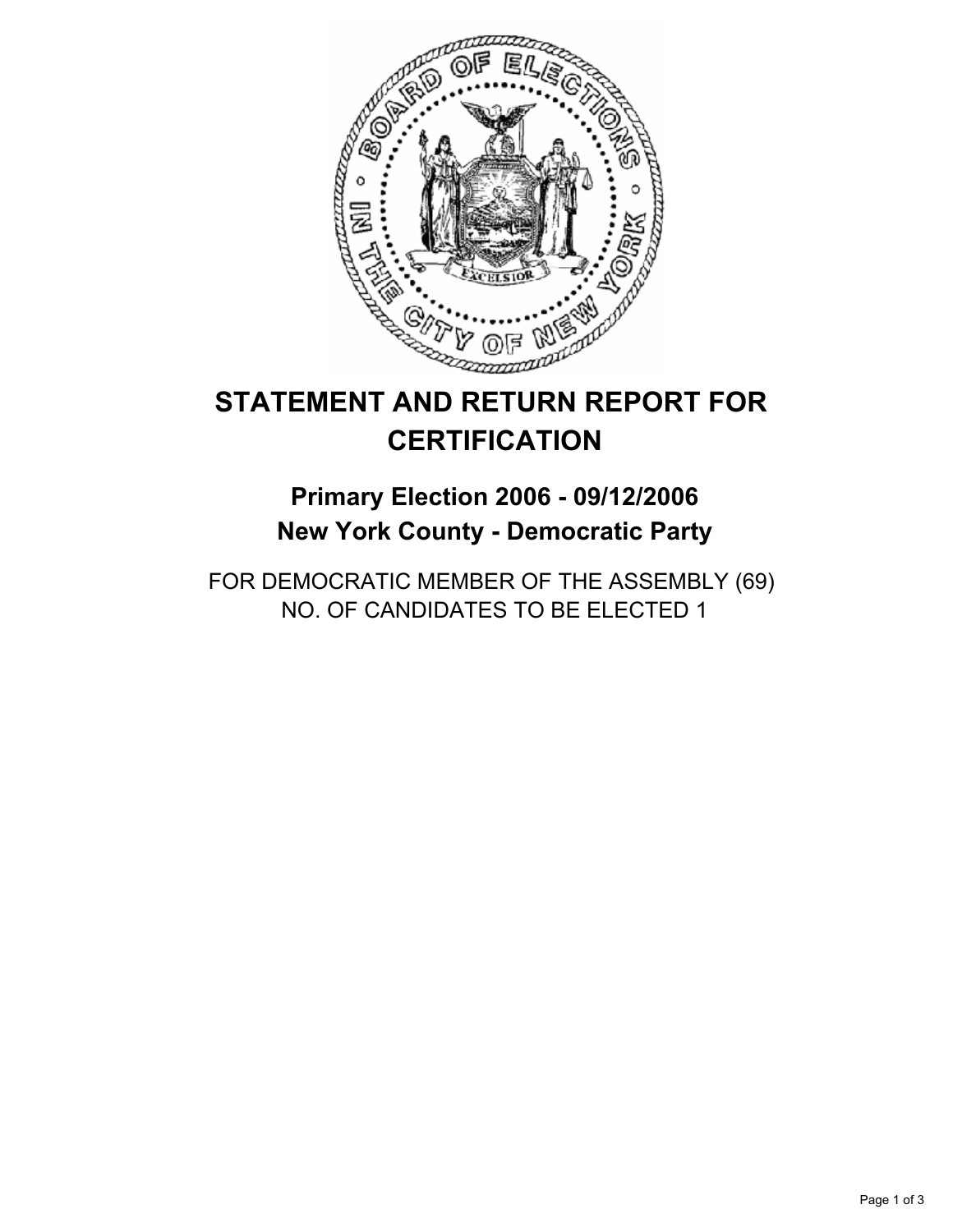

#### **ASSEMBLY DISTRICT 69**

| <b>TOTAL VOTES</b>       | 11,719 |
|--------------------------|--------|
| <b>FRANCISCO A SPIES</b> | 2,165  |
| DANIEL J O'DONNELL       | 9,554  |
| AFFIDAVIT                | 153    |
| ABSENTEE/MILITARY        | 260    |
| <b>EMERGENCY</b>         | 119    |